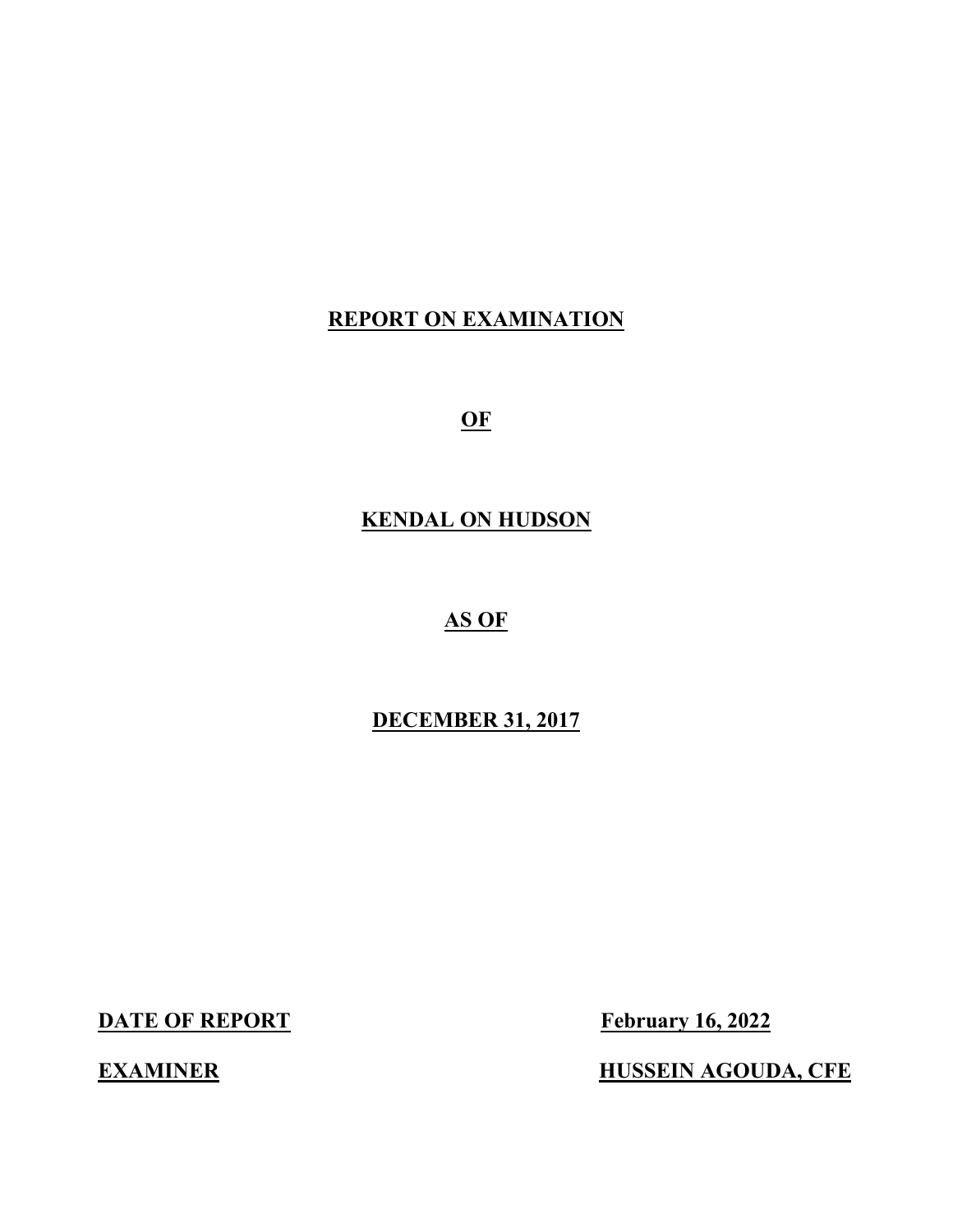# **TABLE OF CONTENTS**

| <b>ITEM NO.</b> |                                                                                                                                                                                                                                                  | PAGE NO.                          |
|-----------------|--------------------------------------------------------------------------------------------------------------------------------------------------------------------------------------------------------------------------------------------------|-----------------------------------|
| 1.              | Scope of the examination                                                                                                                                                                                                                         | $\overline{2}$                    |
| 2.              | Description of the Community                                                                                                                                                                                                                     | 3                                 |
| 3.              | Management<br>A.<br>Holding company system<br>В.<br>Occupancy rates<br>$\mathbf{C}$ .<br><b>Financial statements</b><br><b>Balance</b> sheet<br>A.<br>Statement of revenue, and expenses and changes in actuarial<br><b>B.</b><br><u>surplus</u> | 6<br>8<br>11<br>12<br>13<br>14,15 |
| 4.              | Compliance with prior report on examination                                                                                                                                                                                                      | 16                                |
| 5.              | Summary of comments and recommendations                                                                                                                                                                                                          | 17                                |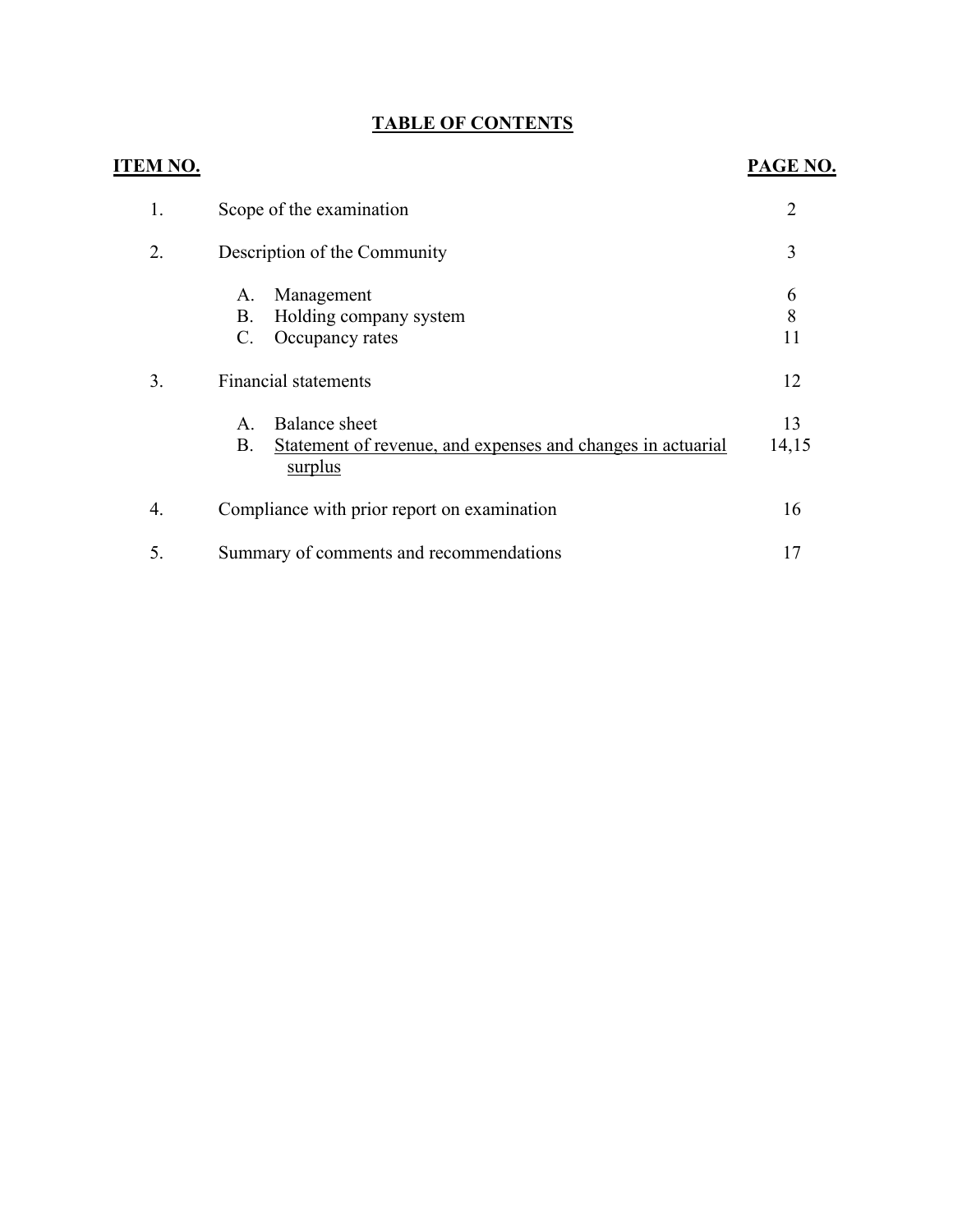

# **Department of<br>Financial Services**

Governor **Superintendent** 

**KATHY HOCHUL ADRIENNE HARRIS** 

February 16, 2022

 Honorable Adrienne Harris Superintendent of Financial Services Albany, New York 12257

Madam:

 31803, dated August 1, 2018, attached hereto, I have made an examination of Kendal of Hudson, Pursuant to the requirements of the New York Insurance Law and the New York Public Health Law and acting in accordance with the instructions contained in Appointment Number a not-for-profit continuing care retirement community certified pursuant to the provisions of Article 46 of the New York Public Health Law, as of December 31, 2017, and respectfully submit the following report thereon.

 The examination was conducted at the home office of Kendal on Hudson, located at 1010 Kendal Way, Sleepy Hollow, New York.

Wherever the designation the "Community" appears herein, without qualification, it should be understood to indicate Kendal on Hudson.

Wherever the designation the "Department" appears herein, without qualification, it should be understood to indicate the New York State Department of Financial Services.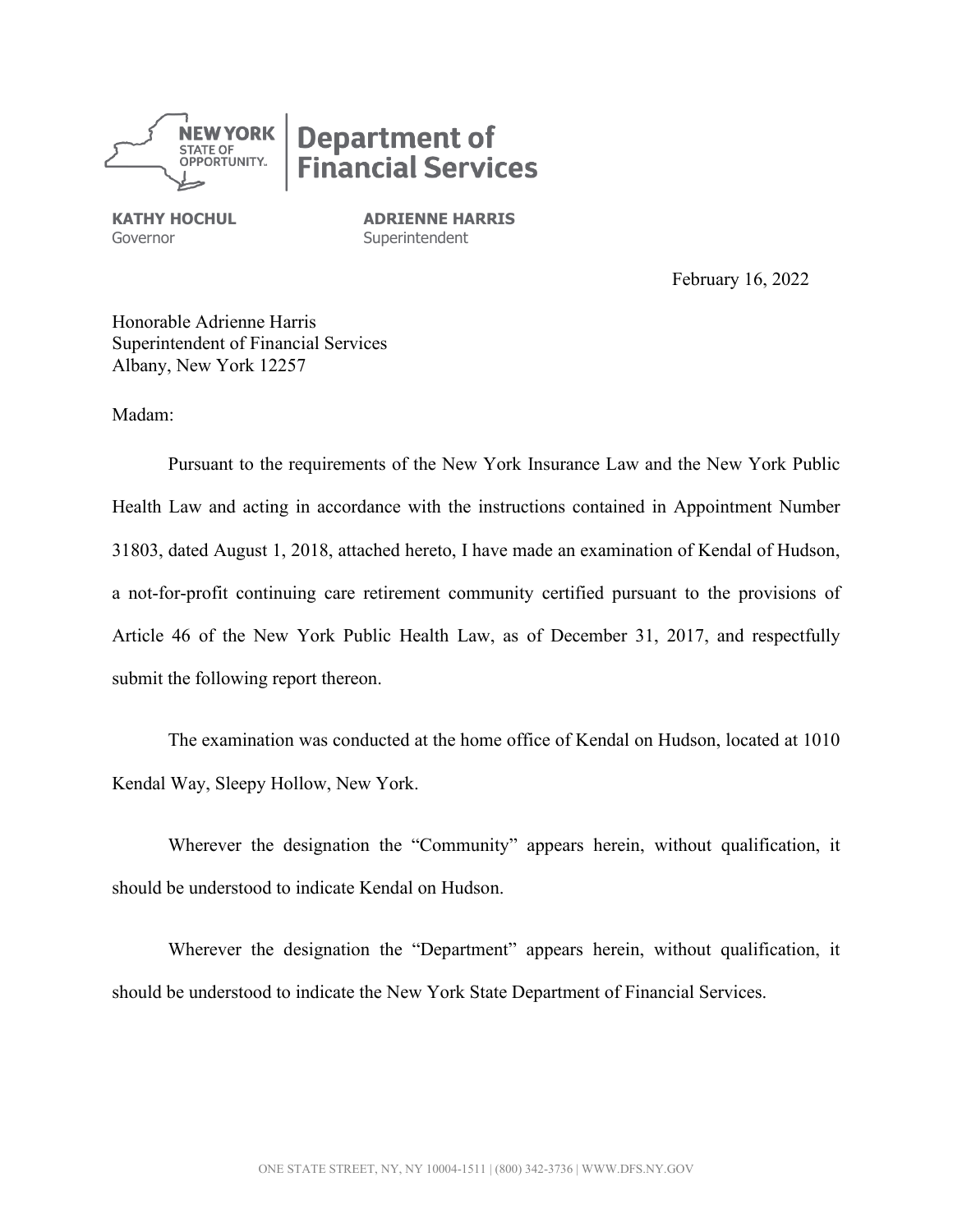# 1. **SCOPE OF THE EXAMINATION**

 The previous examination was conducted as of December 31, 2014. This examination covered the three-year period January 1, 2015 through December 31, 2017. Transactions occurring subsequent to this period were reviewed where deemed appropriate by the examiner.

Representatives of the Department and the New York State Department of Health conducted a site survey of the Community's facility on August 3, 2018, pursuant to the requirements of Section 4614(1) of the New York Public Health Law.

 as of December 31, 2017, in accordance with generally accepted accounting principles 350); a review of income and disbursements deemed necessary to accomplish such verification; sheet included herein was reported as of December 31, 2017, on a statutory actuarial basis, The examination comprised a verification of the assets and liabilities of the Community ("GAAP"), as modified by the Department pursuant to Insurance Regulation 140 (11 NYCRR and utilized, to the extent considered appropriate, work performed by the Community's independent certified public accountants and independent actuary. It is noted that the balance pursuant to Insurance Regulation 140 (11 NYCRR 350).

A review was also made of the following items:

 Minutes of Board of Trustees' meetings Community documents Compliance with by-laws Occupancy levels Financial documents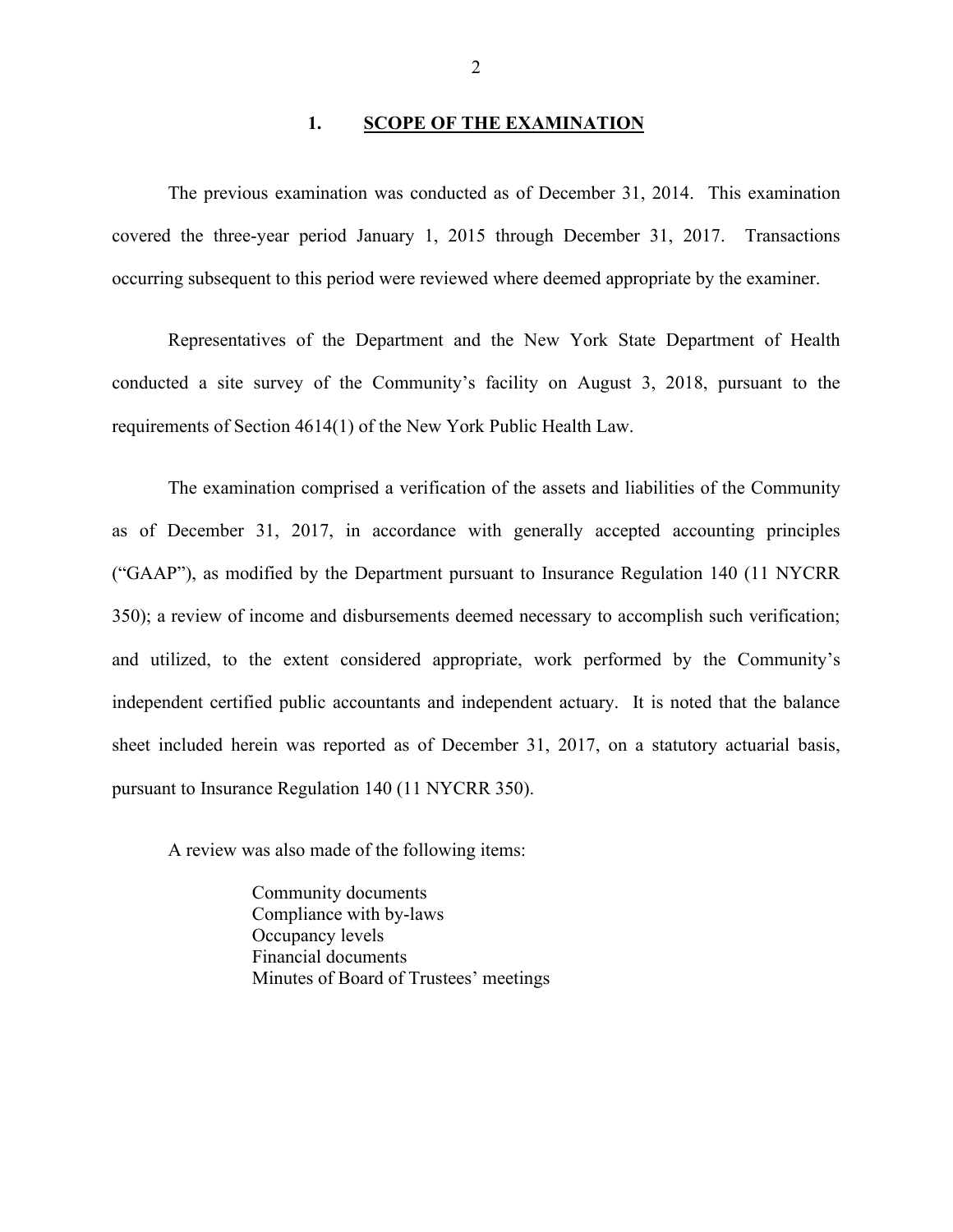This report on examination is confined to financial statements and comments on those matters which involve departures from laws, regulations or rules, or which are deemed to require explanation or description.

A review was also made to ascertain what actions were taken by the Community with regard to comments and recommendations contained in the prior report on examination.

#### **2. DESCRIPTION OF THE COMMUNITY**

 The Community was formed on March 19, 1992, as a continuing care retirement community ("CCRC"), as defined in Article 4601 of the New York Public Health Law. The July 11, 2002. The Community commenced operations on May 9, 2005. Community received a Certificate of Authority issued by the New York State Department of Health, approved by the New York State Continuing Care Retirement Community Council, on

Kendal on Hudson is a New York State not-for-profit organization and is a tax-exempt organization per Section 501(c)(3) of the Internal Revenue Code.

 The Community consists of 222 independent living units, 47 assisted living units of which 13 are for memory care, and a 26 bed skilled nursing facility. In addition, the Community also contains a community center, which includes dining rooms, a library, an auditorium, lounges and other public gathering spaces, as well as administrative offices.

 difficult to sell. The program involved twelve (12) units that became available for sale prior to In a letter dated May 29, 2017, to the Department of Health, the Community requested approval of a special incentive program targeted at its larger independent living units that were May 31, 2016. All the units were two bedrooms or two bedrooms plus a den, with entrance fees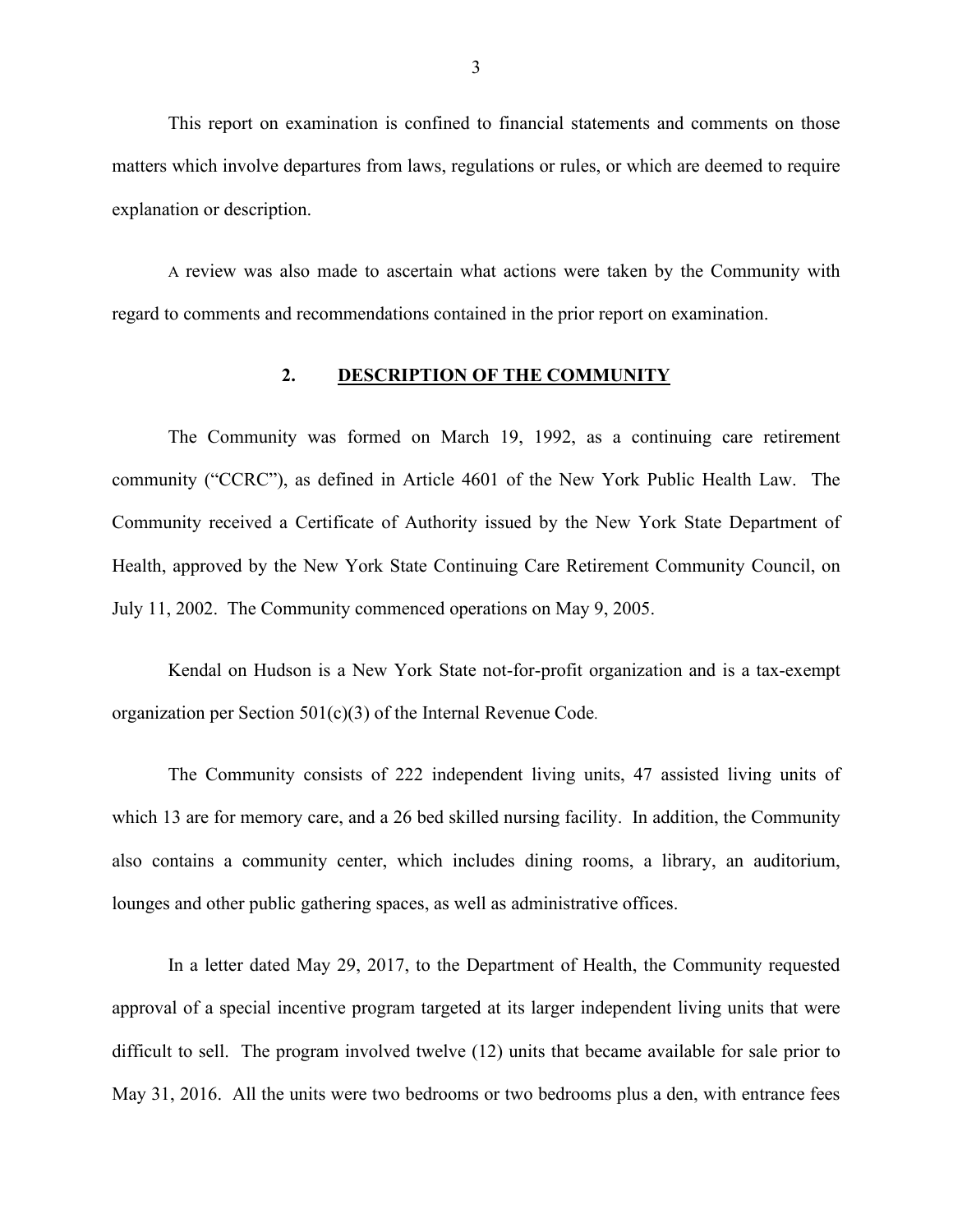more for a couple. inclusive of the life care component that exceeded \$700,000 for a single person and \$785,000 or

 approval was received. Other conditions of the program included that the unit must have become be signed and the required entry fee paid in full by January 31, 2018. The program was approved by the Department of Health on June 8, 2017. Under the program residents would be provided a 10% rebate on the entrance fee, in the form of credits against their monthly fees, until fully paid. The program would begin as soon as available for remarketing on or before May 31, 2016, the resident(s) would be required to qualify financially and medically no later than December 31, 2017 and contracts for eligible units must

 independent living, enriched housing and skilled nursing home care. As a condition precedent to resident that sets forth the responsibilities of both parties. For the right to occupy one Community, each resident is required to pay an entrance fee and monthly service fee based on the size, type of living unit, and the number of occupants in the unit. The contract's entrance fee Kendal on Hudson provides residents with a continuum of services, including: providing these services, the Community enters into a lifecare contract with each prospective independent living unit, to use the living accommodations, and to utilize the services of the consists of a residential component and a healthcare component.

 refundable option. The refundable option can be either a minimum 50% refundable or 90% refundable on the residential component of the entrance fee. The entrance fee is refundable in its Kendal on Hudson offers residents contracts with both a refundable option and a nonentirety during the initial 90-day probationary period for both the refundable and non-refundable options.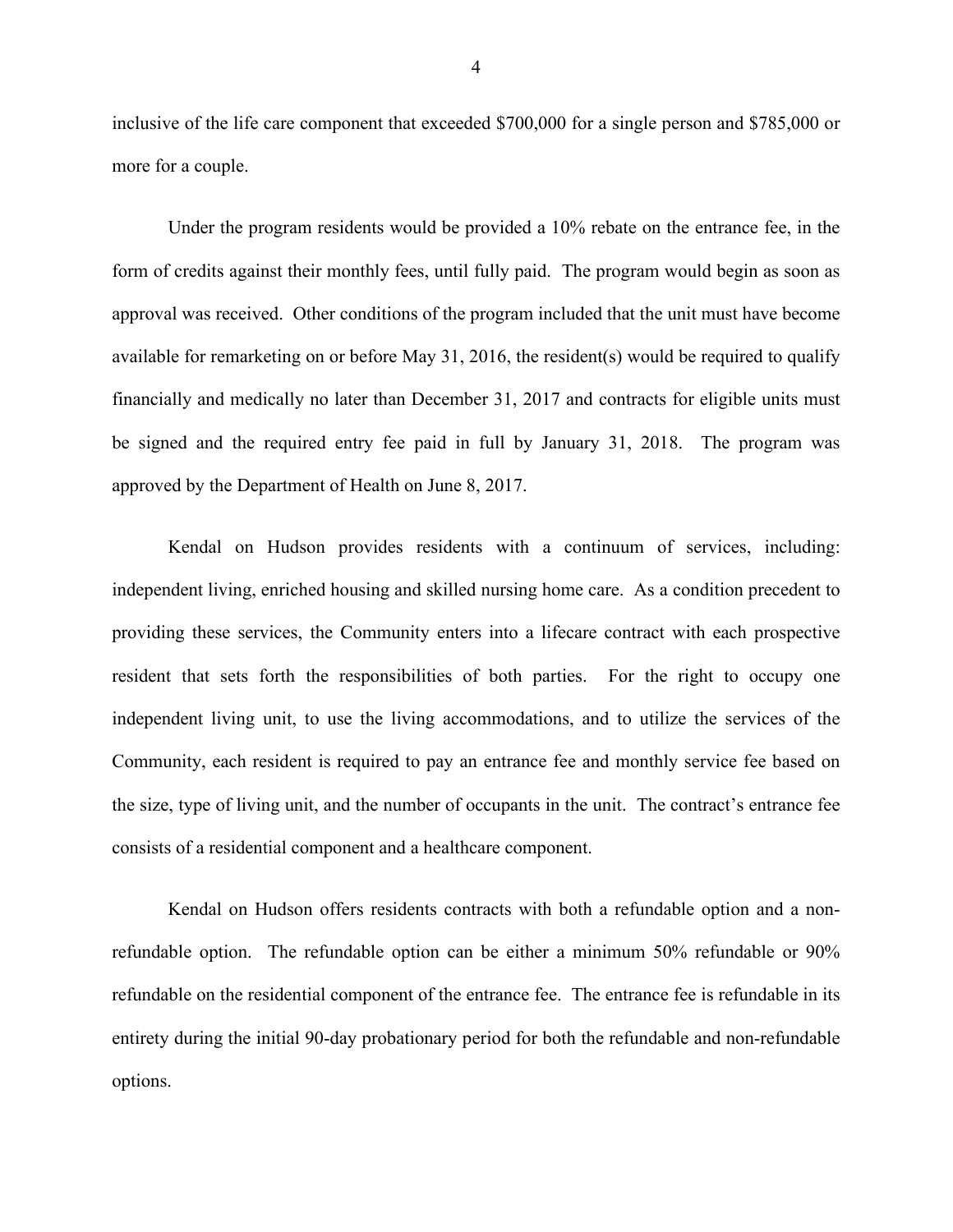The following is a description of the contract options available to residents:

#### 1. Lifecare Non-Refundable Contracts

 additional charge. After 90 days the refund of the healthcare component of the entrance fee, the deceased members lifecare component. The refund for death or withdrawal on the residential The lifecare non-refundable contract provides for assisted living and nursing care at no upon death or withdrawal, reduces by 2% per mouth of occupancy, with no refund after 50 months. For a surviving spouse, a prorata refund of the healthcare component is paid based on portion of the entrance fee is reduced by 2% per month of occupancy, with no refund after 50 months.

#### 2. Lifecare 50% Refundable Contracts

 the healthcare component of the entrance fee as the lifecare non-refundable contract. The refund of occupancy, with a minimum refund of 50%. The refund is paid on the earlier of resale of the move-out for a couple. The lifecare 50% refundable contract has the same healthcare and refund provisions on for death or withdrawal on the residential portion of the entrance fee is reduced by 2% per month unit or one year after death or withdrawal and is payable on the death of the surviving spouse or

#### 3. Lifecare 90% Refundable Contracts

 The lifecare 90% refundable contract has the same healthcare and refund provisions on the healthcare component of the entrance fee as the lifecare non-refundable contract. The refund occupancy, to a minimum refund of 90%. The refund is paid on the earlier of resale of the unit for death or withdrawal on the residential portion of the entry fee is reduced by 2% per month of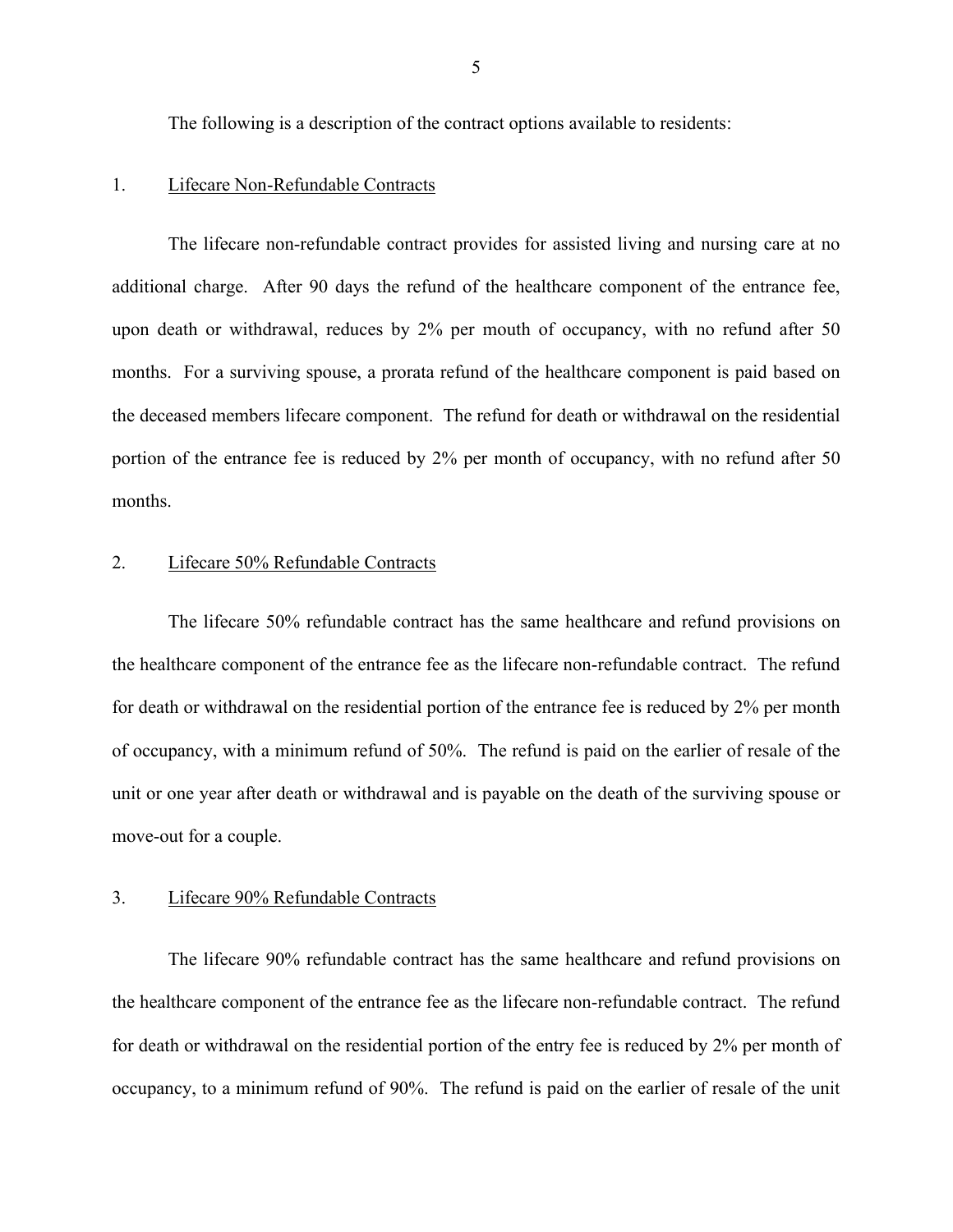move-out for a couple. or one year after death or withdrawal and is payable on the death of the surviving spouse or

 There are three additional care options available for the non-refundable, 50% refundable and 90% refundable contracts. These are the modified one year, three year and five year care options. Under these options the first 100 days of nursing care are provided at no additional charge afterward nursing care is paid at the full per diem rate for one year, three years or five years depending on the option selected. After the expiration of the selected period, fees for of the entrance fee is reduced based on the reduced healthcare coverage under these options with the greater reduction for the longest period selected. nursing care revert back to the independent living monthly fee rate. The healthcare component

#### A. Management

 be vested in a Board of Trustees consisting of not less than ten (10) nor more than twenty (20) Pursuant to the Community's charter and by-laws, management of the Community is to trustees. As of the examination date, the board of trustees was comprised of sixteen (16) members.

 The Community's Trustees and their principal affiliations as of December 31, 2017 were as follows:

Retired

Name and Residence Principal Affiliation

Bard Bunaes\* Hasting-on-Hudson, NY

Marlene Calman Irvington, NY

Associate, Edwin I. Gorski, Esquire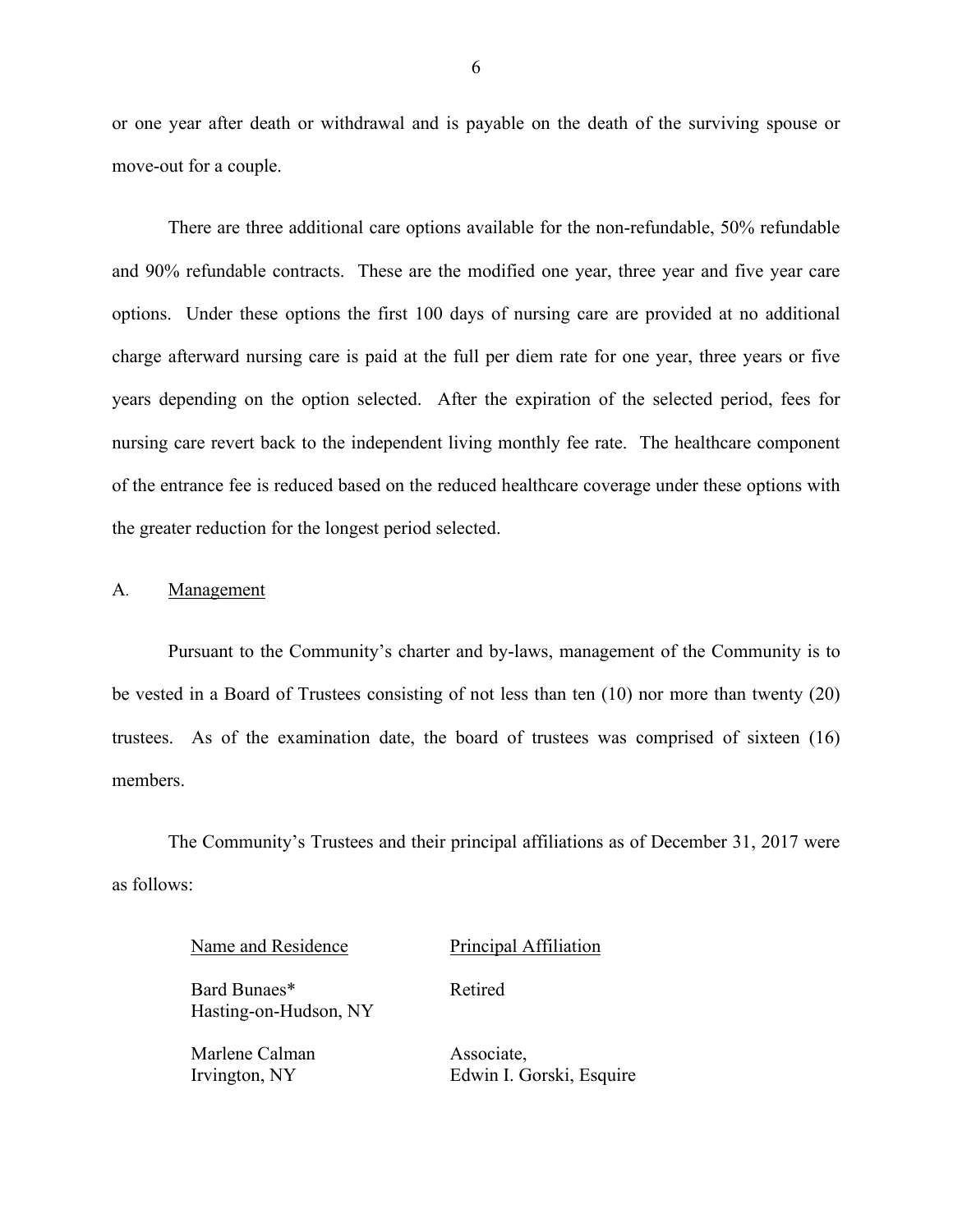| Name and Residence                       | Principal Affiliation                                      |
|------------------------------------------|------------------------------------------------------------|
| Edward Doty **<br>New York, NY           | Executive Director,<br>Youth Service Opportunities Project |
| Elizabeth Enloe**<br>White Plains, NY    | Retired                                                    |
| <b>Edward Hanin</b><br>Sleepy Hollow, NY | Retired                                                    |
| <b>Aubrey Hawes</b><br>Sleepy Hollow, NY | Retired                                                    |
| Bernard J. Lillis<br>Sleepy Hollow, NY   | Retired                                                    |
| Kyle McGovern<br>White Plains, NY        | Partner,<br>Lyons McGovern, LLP                            |
| Joanne Murray<br>Tarrytown, NY           | President,<br>Allan M. Block Agency, Inc.                  |
| Bert Pepper**<br>Sleepy Hollow, NY       | Retired                                                    |
| Caroline Persell*<br>Sleepy Hollow, NY   | Retired                                                    |
| Howard Smith<br>Tarrytown, NY            | Retired                                                    |
| John Sorice*<br>Greensboro, NC           | Retired                                                    |
| Lynn Tepper<br>Hastings-on-Hudson, NY    | Clinical Professor,<br>Columbia University                 |
| Lynn M. Wagner<br>Briarcliff Manor, NY   | Advisor,<br>Merrill Lynch Wealth Management                |
| <b>Barry Whitcomb</b><br>Greensboro, NC  | Retired                                                    |
|                                          |                                                            |

 \* Kendal on Hudson's resident board member, as required by the Community's bylaws.

\*\* Religious Society of Friends or Quakers as required by the Community's by-laws.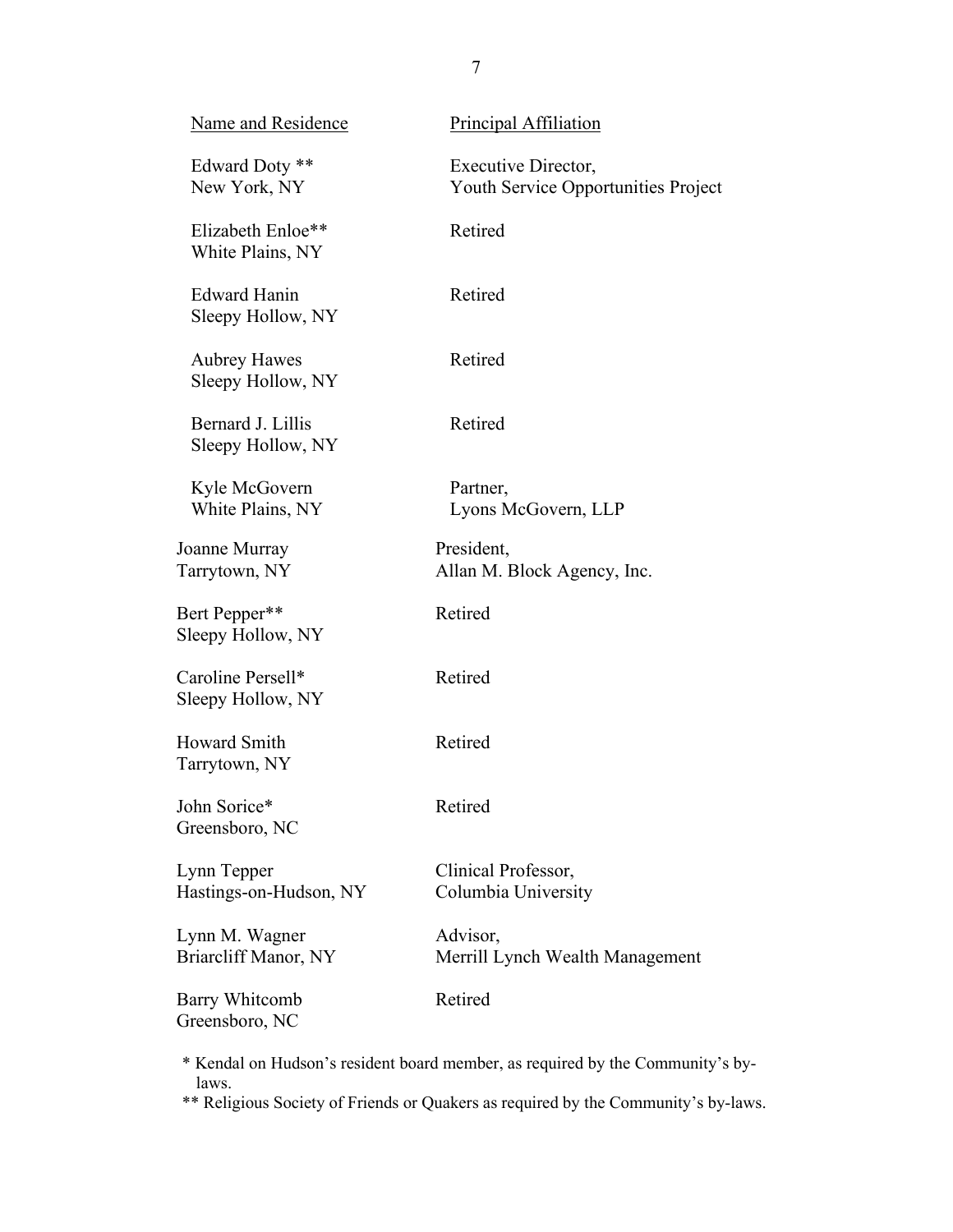selecting Trustees and officers, and for the appointment of committee members shall be held once each year. Unless the Trustee designates a different date, the annual meeting is to be held in the month of November of each year. Regular meetings of the Board may be held as determined by the Board but not less than four times a year. Special meetings of the Board may be called by the Chairman of the Board or by any three Trustees. As per the Community's by-laws, a meeting of the Board of Trustees for the purpose of

The Community's Board met at least four (4) times each year during the exam period, in compliance with its by-laws.

 A review of the attendance records of the Board s' meetings, held during the period under examination revealed that the meetings were generally well attended with all members attending at least one-half of the meetings they were eligible to attend.

The principal officers of the Community as of December 31, 2017 were as follows:

### **Officers** Title

**Aubrey Hawes** Aubrey Hawes<br>Patricia A. Doyle Jean Eccleston Jean Eccleston Joanne Murray

Chairman of the Board Chief Executive Officer Chief Financial Officer Secretary

#### B. Holding Company System

 The Community is an affiliate of The Kendal Corporation, a Pennsylvania non-profit comprise the Kendal System. corporation which is associated with a system of entities providing services to aged populations. The Kendal Corporation, Kendal New York and affiliates, including Kendal on Hudson,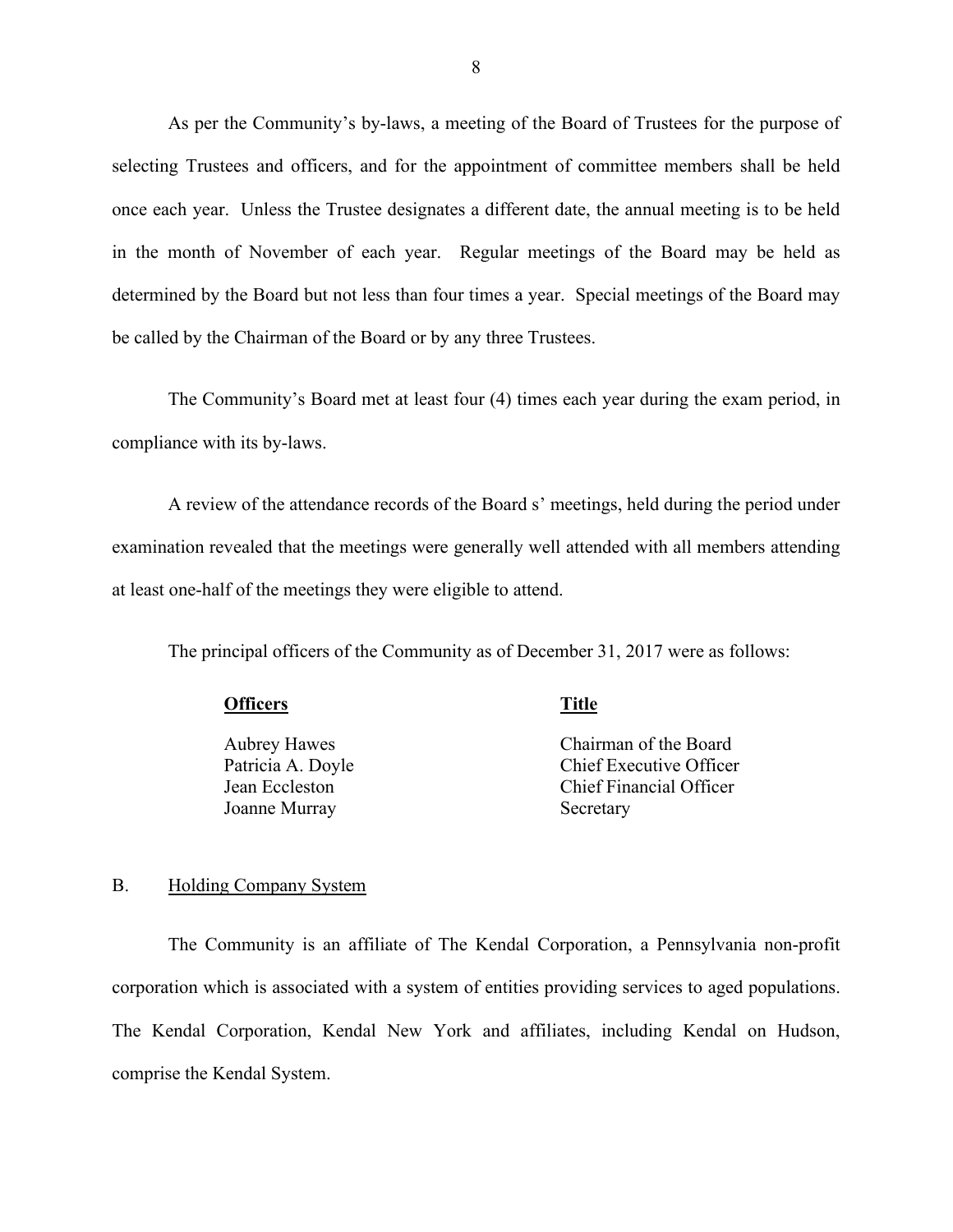Corporation, a New York not-for-profit corporation, and Kendal New York, a New York not-for- profit corporation, whose only rights and responsibilities as members shall be those set forth in the by-laws. While control of the Community is shared between the two members, Kendal New York has the right to affirm any amendments to the articles of incorporation or certain sections of changes in corporate purpose, incurring of debt, use of the name "Kendal", the substance of The by-laws of the Community state that it shall have two members: Phelps Community the by-laws before they are implemented. Furthermore, Kendal New York must approve residence contracts, and the purchase, sale, lease or other disposition of any real estate or improvements thereon. The by-laws also specify that the Community shall have certain board members in common with Kendal New York and Phelps Community Corporation (or a staff member of Phelps Memorial Hospital).



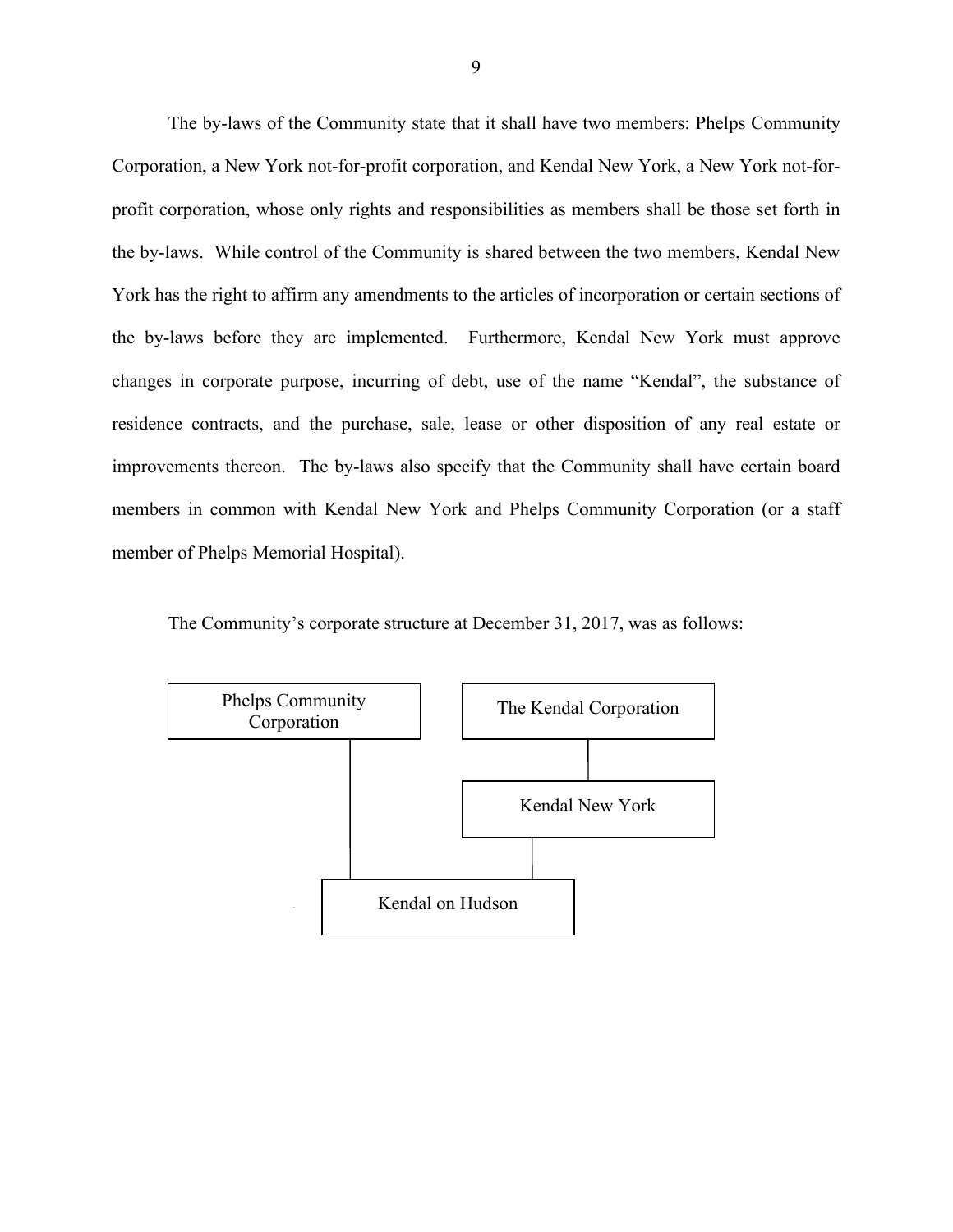of the New York State Department of Health. Under this Agreement, Kendal New York The Community entered into an affiliation agreement ("Agreement") with Kendal New York on January 7, 2003. This Agreement was revised on November 5, 2009, with the approval provides basic services to the Community and in return, Kendal on Hudson pays a system fee.

 The following is a summary of the basic services that Kendal New York provides to the Community:

- 1. Governance and Administration:
	- a. Board templates for board manuals, profiles minutes, committee descriptions and policies.
	- b. Public Policy information to staff and boards on subjects of interest.
- 2. Finance:
	- a. General Finance comparison of financial reports and analyses, technical assistance with actuarial studies and projections, as well as consulting on longterm debt management.
	- b. Information Technology establish standards for system-wide hardware and software. Evaluate new hardware and software.
- 3. Marketing, Public Relations and Admissions:
	- a. Consultation on the design and production of admission materials.
	- b. Guidelines and standards for Marketing/ Public Relations /Admission Programs.
- 4. Human Resources:
	- a. Consultation on job description and performance appraisal systems as well as Human Resources' Policies.
	- b. Resources for employee orientation, education and supervisors' training.
- 5. Operations:
	- a. General (1) assist Kendal on Hudson to prepare for, comply with and interpret state and federal regulations, (2) consultation on labor, refinancing, and healthcare regulations.
	- b. Dining Services assist with program and menu development/diet system.
	- c. Health Services share information on current research and innovations in health facility design, service provision, care techniques, and other developments in health care.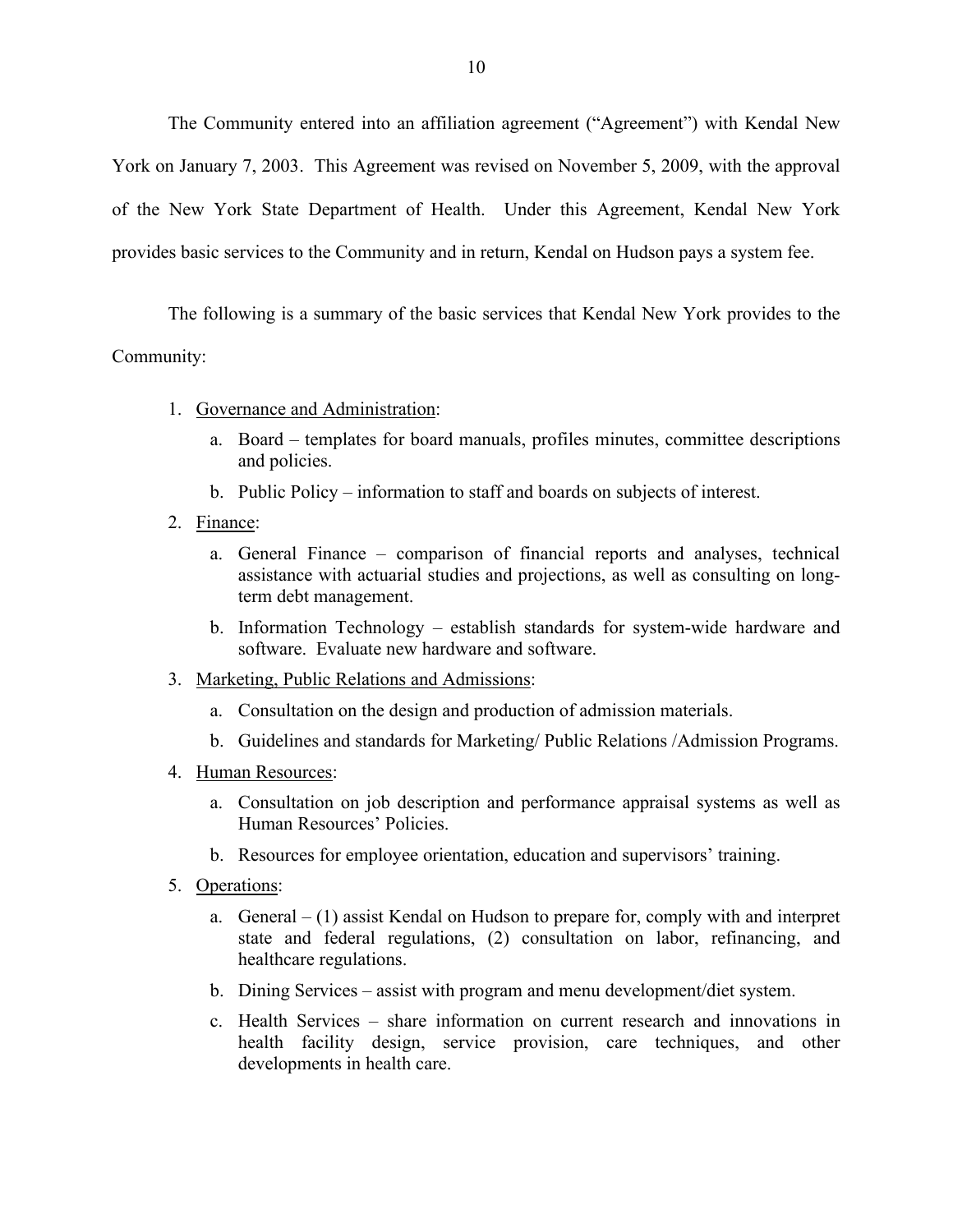d. Housekeeping, Laundry and Maintenance Services – review capital project plans and budgets for capital projects.

### <span id="page-12-0"></span>C. Occupancy Rates

The following reflects the occupancy rates, at each year-end, during the examination period for each of the facilities within the Community:

|                                       | 2015    | 2016 | 2017  |
|---------------------------------------|---------|------|-------|
| Independent Living Units (ILU)        | 83%     | 85%  | 86%   |
| Enriched Housing/Adult Care (EHU)     | 74%     | 56%  | 70.2% |
| <b>Skilled Nursing Facility (SNF)</b> | $100\%$ | 84%  | 68.9% |

 It should be noted that in the Community's actuarial study, as of December 31, 2016 with a report date of October 25, 2017, it projects an Independent Living Units occupancy of 91% by 20-year projection period. Nursing care utilization by contractholders is projected to increase year end 2018, and 94% by year end 2019. Also, the same actuarial study projects the assisted living utilization by contractholders is expected to range from 26 to 27 units per year during the from 18 to 24 units per year at the end of the 20-year projection period.

 2018, the independent living units had an occupancy of 87.4%, a slight improvement of 1.4% from year end 2017. The assisted living non-memory care occupancy was 70.6%, and the memory care unit had an occupancy of 61.5% for a combined assisted living / memory care occupancy of 68% which was a 2.2% decrease from year end 2017. The skilled nursing occupancy of 61.5% was a decrease of 7.4% from year-end 2017. Subsequent to the examination date, the Community reported that, as of September 30,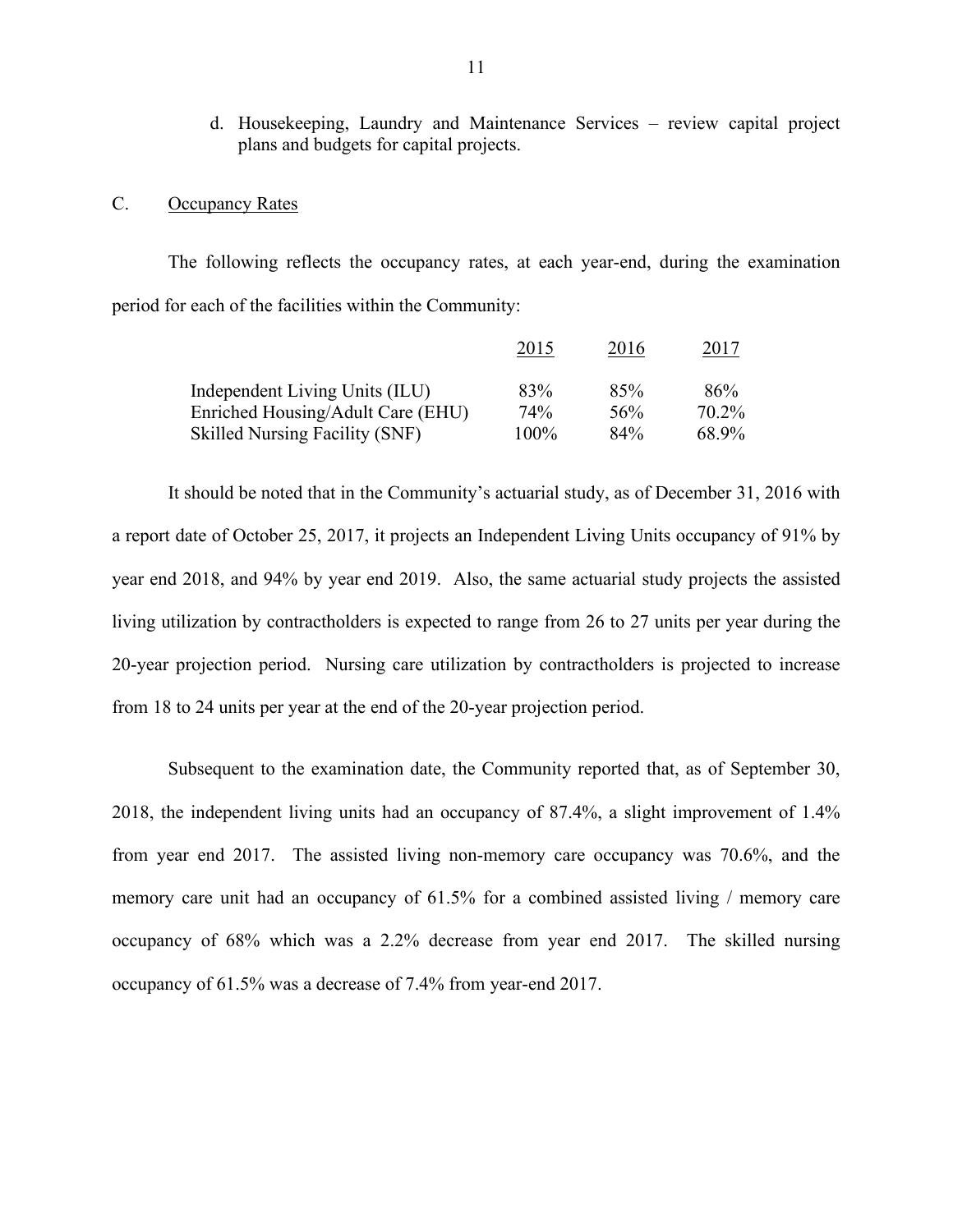<span id="page-13-0"></span> It is recommended that the Community strive to reach the ILU occupancy assumptions / targets in its latest actuarial study. A similar comment was contained in the prior report on examination.

 It is further recommended that the Community strive to reach the EHU, and the SNF occupancies assumptions / targets in its latest actuarial study.

# **3. FINANCIAL STATEMENTS**

 31, 2017 as contained in the Community's filed annual statement presented on a statutory The following statements show the assets, liabilities and actuarial surplus as of December actuarial basis pursuant to Insurance Regulation No. 140 (11 NYCRR 350), a condensed summary of operations and a reconciliation of the actuarial surplus account for the years under review.

The firm of Grant Thornton LLP was retained by the Community to audit the Community's financial statements of financial position and the related statements of operations and cash flows for calendar years 2015 through 2017.

 statements with no discrepancies noted. Grant Thornton LLP concluded that the financial statements present fairly, in all material respects, the financial position of the Community at the respective audit date. Balances reported in these audited financial statements were reconciled to the corresponding years' annual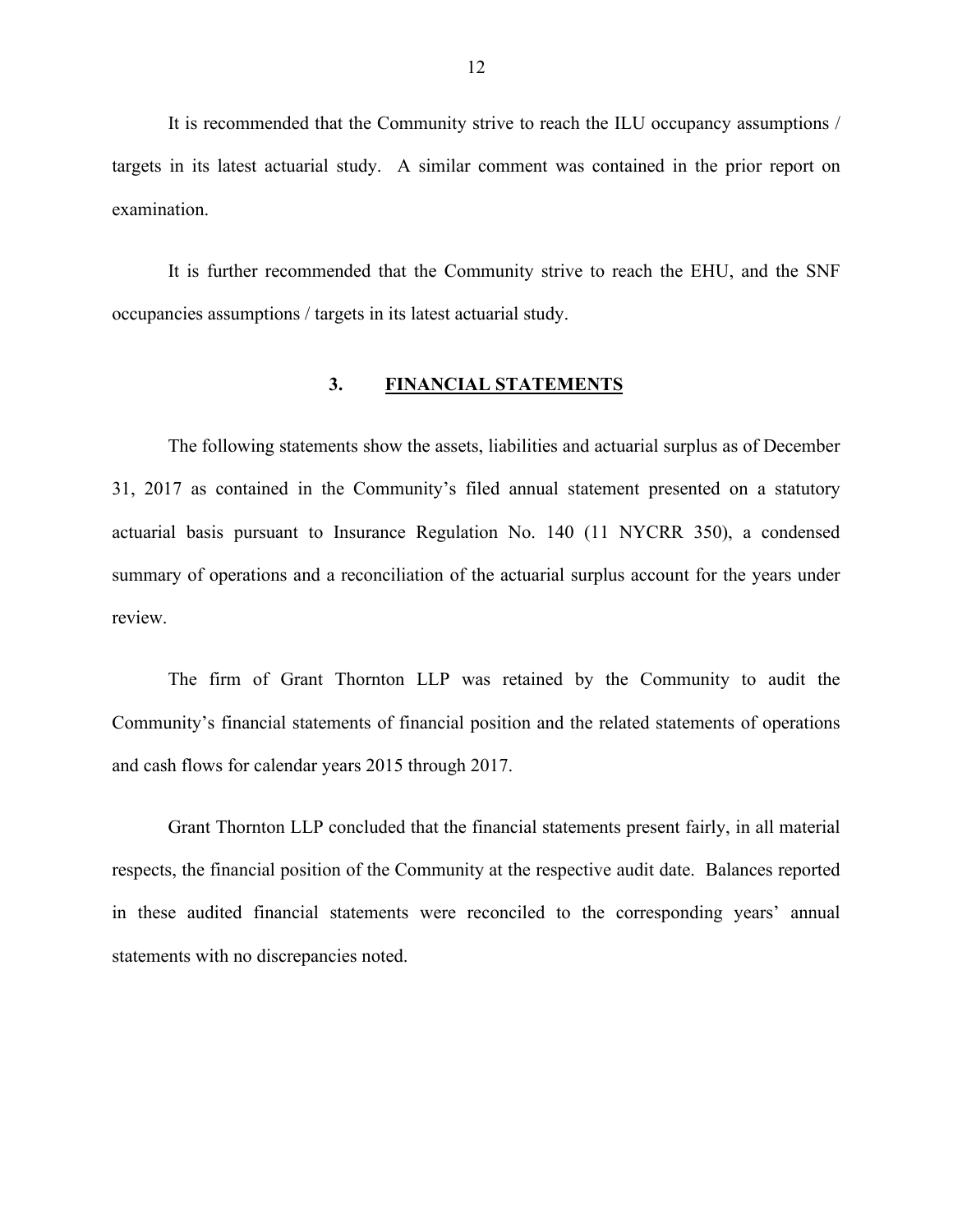# A. Balance Sheet

| Assets                                      |               |
|---------------------------------------------|---------------|
| Cash and investable assets                  | \$44,281,000  |
| Accounts receivable and prepaid expenses    | 2,904,000     |
| Property, plant and equipment               | 155,560,000   |
| Furniture fixtures and equipment            | 11,674,000    |
| Accumulated depreciation                    | (24,504,000)  |
| Deferred financing costs                    | 1,607,000     |
| Total assets                                | \$191,522,000 |
|                                             |               |
| Liabilities                                 |               |
| Loan payable                                | \$76,665,000  |
| Actuarial reserve                           | 111,962,000   |
| <b>Total liabilities</b>                    | \$188,627,000 |
| Net surplus                                 |               |
| Net actuarial surplus                       | 2,895,000     |
| Total liabilities and net actuarial surplus | \$191,522,000 |

 **Note:** It should be noted that the net asset values herein are reported on a statutory actuarial basis. As public accountants (GAAP basis). such, the values differ from the certified financial statements prepared by the Community's certified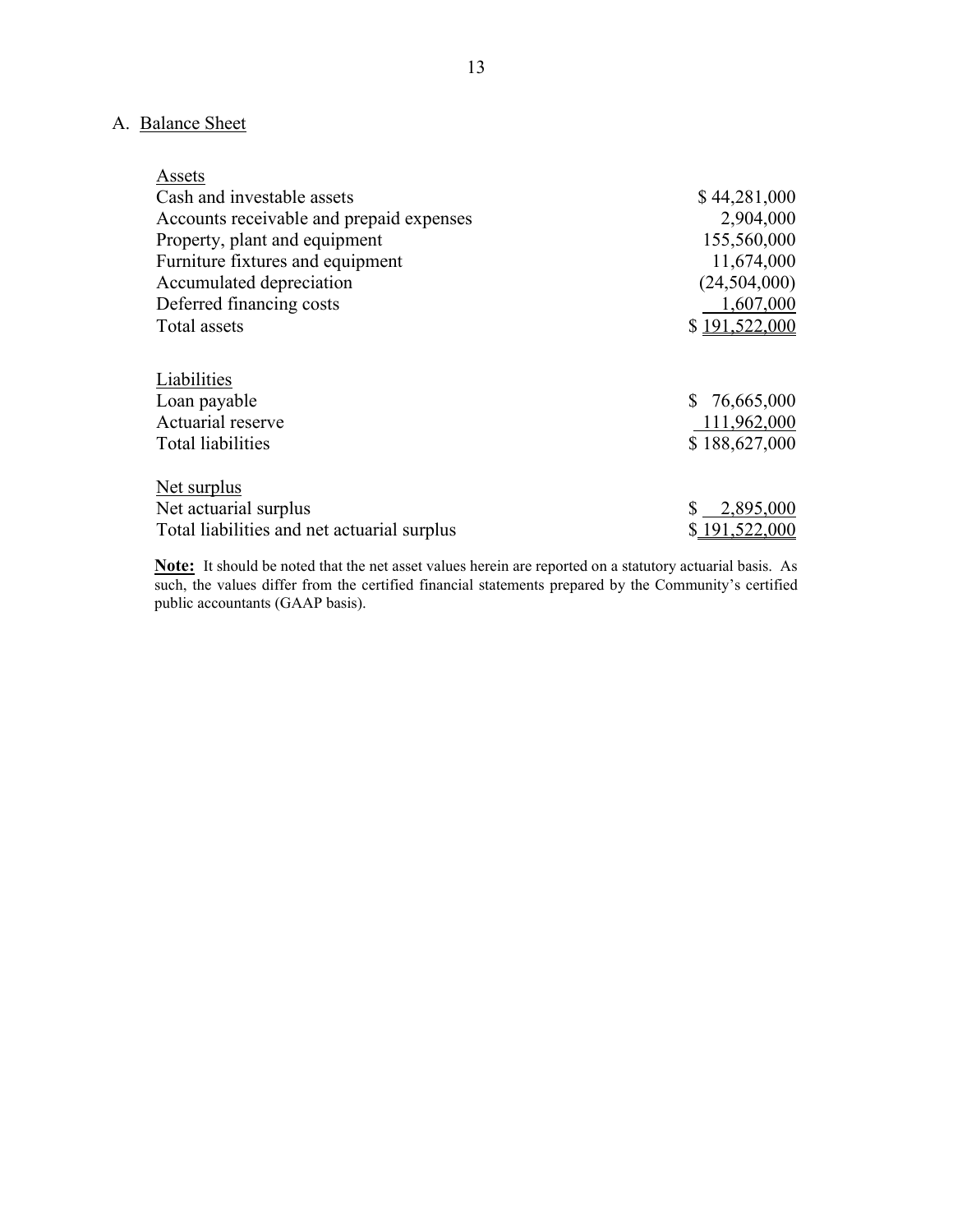# B. Statement of Revenue, and Expenses and Changes in Actuarial Surplus

 The statement of revenue and expenses is presented on a GAAP basis, as modified pursuant to Insurance Regulation No. 140 (11 NYCRR 350), for the three year period January 1, 2015 through December 31, 2017.

# Revenue

| Monthly maintenance fees                         | \$48,600,894 |                   |
|--------------------------------------------------|--------------|-------------------|
| Other revenue from residents                     | 3,676,578    |                   |
| Earned entrance fees (net of refunds)            | 18,729,636   |                   |
| Patient revenues from nonresidents               | 6,830,165    |                   |
| Interest and dividend income                     | 2,063,932    |                   |
| Total revenue                                    |              | \$79,901,205      |
| <b>Expenses</b>                                  |              |                   |
| Interest expense                                 | 8,331,711    |                   |
| Facility and dining expenses                     | 21,789,161   |                   |
| Health expenses                                  | 14,431,152   |                   |
| Administration expenses                          | 12,649,692   |                   |
| Depreciation and amortization charges            | 15,354,810   |                   |
| Change in provision for uncollectable accounts   | 306,127      |                   |
| Real estate taxes and PILOT                      | 3,027,185    |                   |
| NYS health facilities assessment                 | 269,571      |                   |
| Aggregate write-ins for other operating expenses | 6,817,616    |                   |
| Total expenses                                   |              | \$82,977,025      |
| Net loss before income taxes                     |              | (3,075,820)<br>\$ |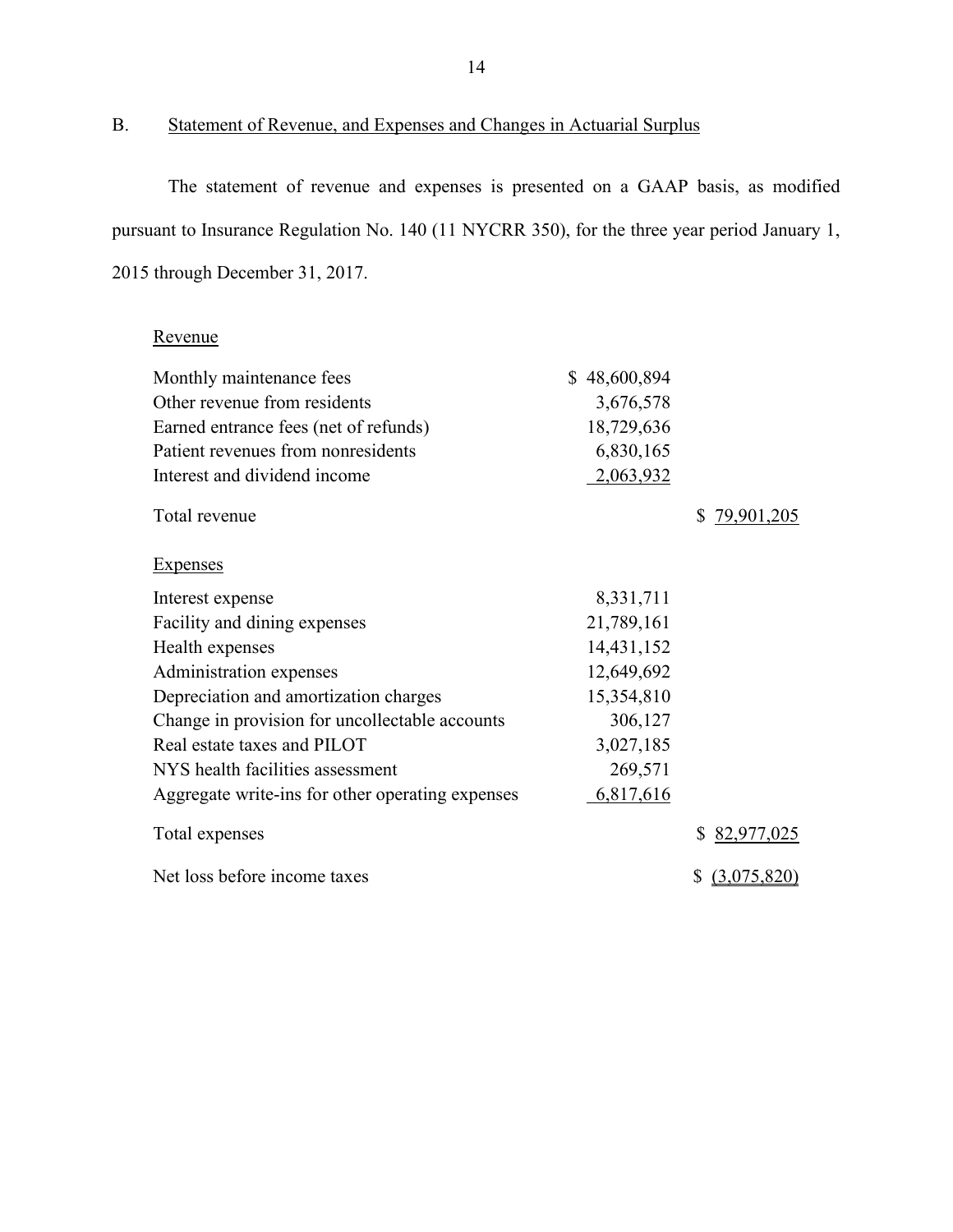### Changes in Actuarial Surplus

Actuarial surplus decreased \$6,635,000 during the four-year period January 1, 2014 through December 31, 2016, detailed as follows:

| Surplus, per report on examination,<br>as of December 31, 2013.                                       |                     |                                    | \$9,530,000 |
|-------------------------------------------------------------------------------------------------------|---------------------|------------------------------------|-------------|
|                                                                                                       | Gains in<br>Surplus | Losses in<br>Surplus               |             |
| Net loss<br>Net realized and unrealized capital loses<br>Aggregate write-ins<br>Statutory adjustment* | \$1,643,002         | \$2,514,491<br>30,565<br>5,732,946 |             |
| Net decrease in surplus                                                                               |                     |                                    | (6,635,000) |
| Surplus, per report on examination,<br>as of December 31, 2016                                        |                     |                                    | \$2,895,000 |

 modified GAAP basis of accounting and the actuarial surplus. **\*Note:** The adjustment represents the difference between the net income, pertaining to the statutory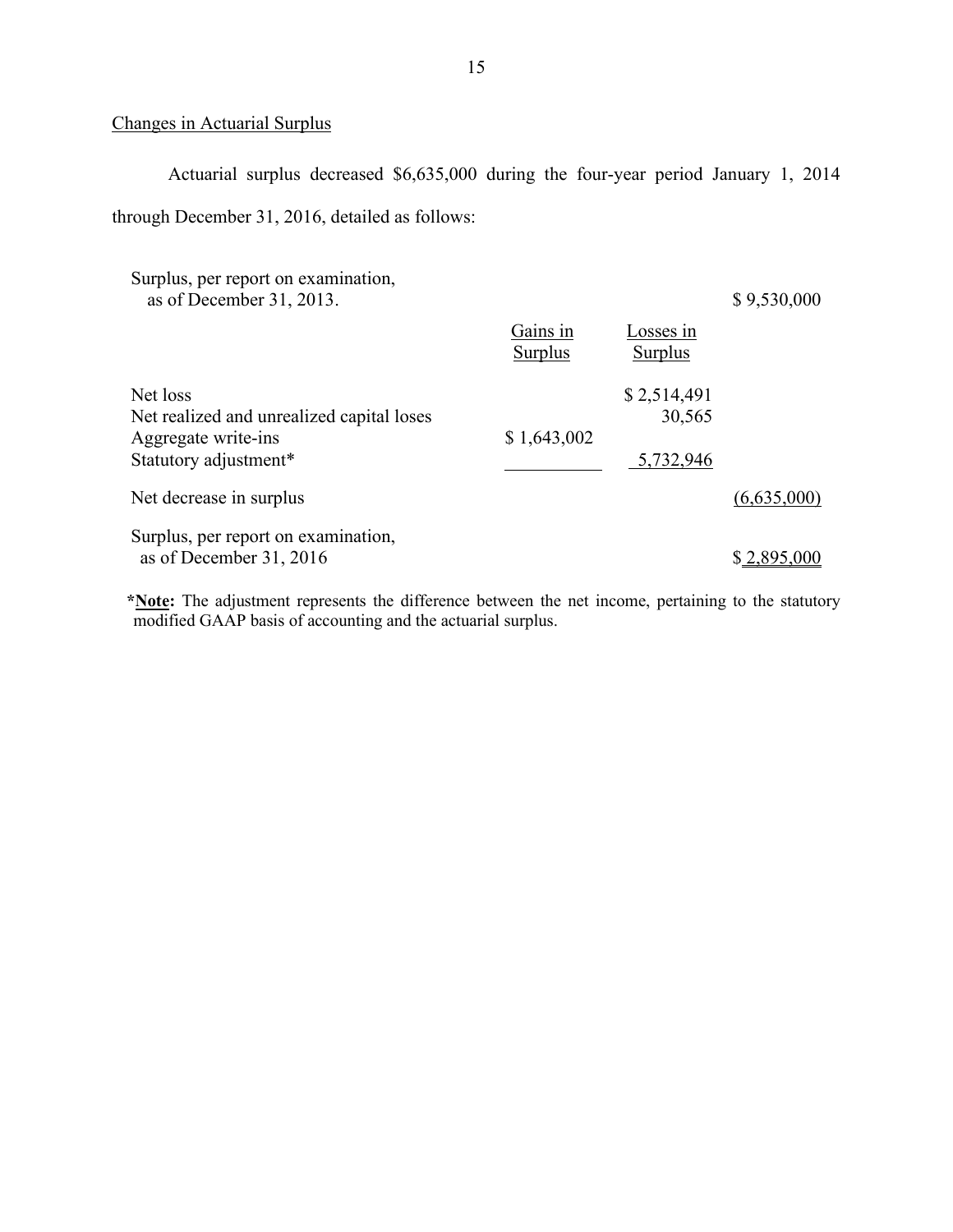#### **COMPLIANCE WITH PRIOR REPORT ON EXAMINATION**

<span id="page-17-0"></span>The prior report on examination contained the following recommendation. (The page number included in the table below refers to the prior report on examination).

## **ITEM PAGE NO.**

# Annual Statement

It is recommended that the Community strive to 10 maintain an occupancy level in its Independent Living Units of at least 95%.

 *The Plan has not complied with this recommendation. A similar comment is contained in this report on examination.*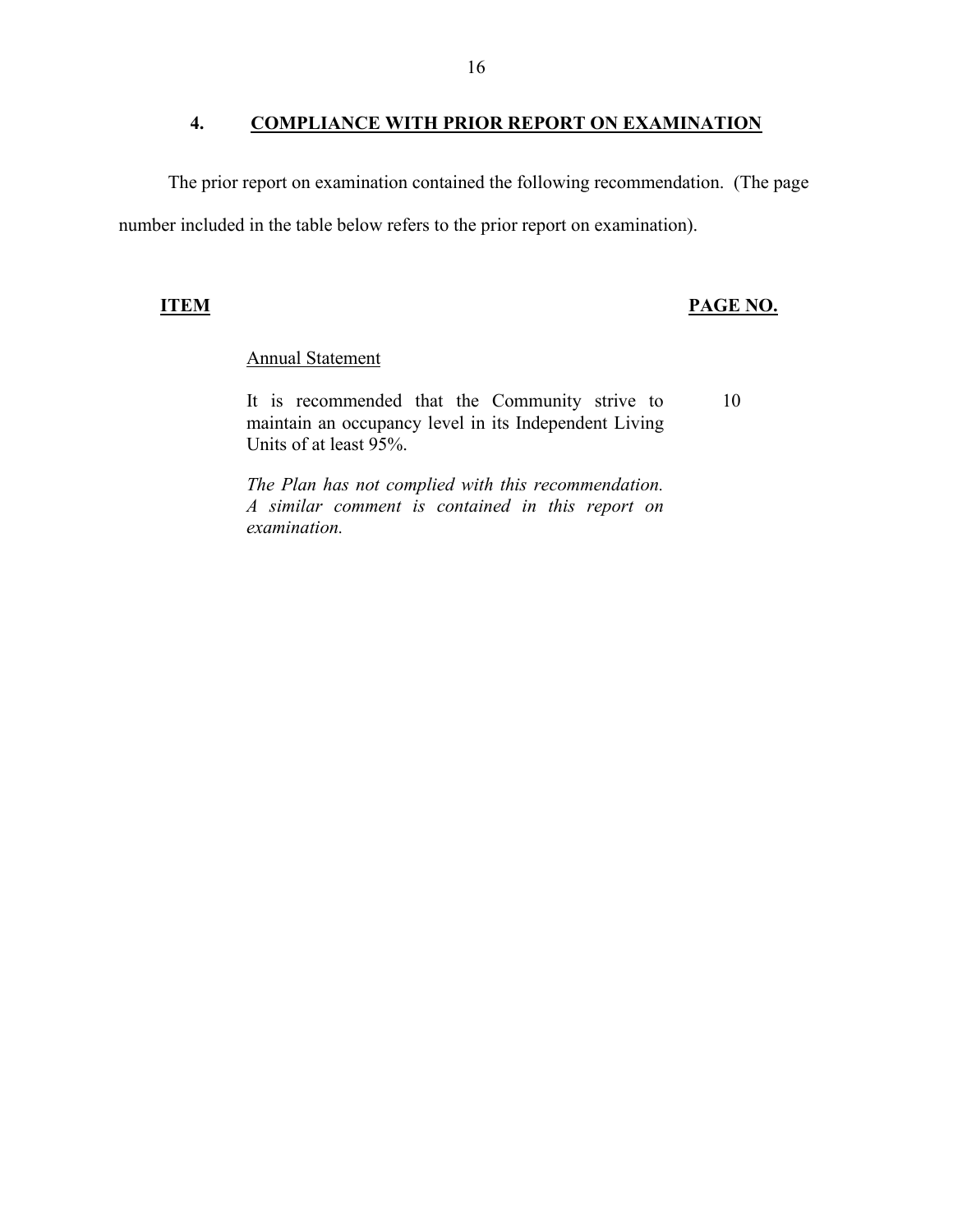# **5. SUMMARY OF COMMENTS AND RECOMMENDATIONS**

# **ITEM**

# **PAGE NO.**

#### A. **Occupancy Rates**

- i. It is recommended that the Community strive to reach the ILU occupancy assumptions/targets in the latest actuarial study of at least 91% at year-end 2018, and 94% at year-end 2019. 12
- ii. It is further recommended that the Community strive to reach the EHU, and the SNF occupancies assumptions/targets in the latest actuarial study. 12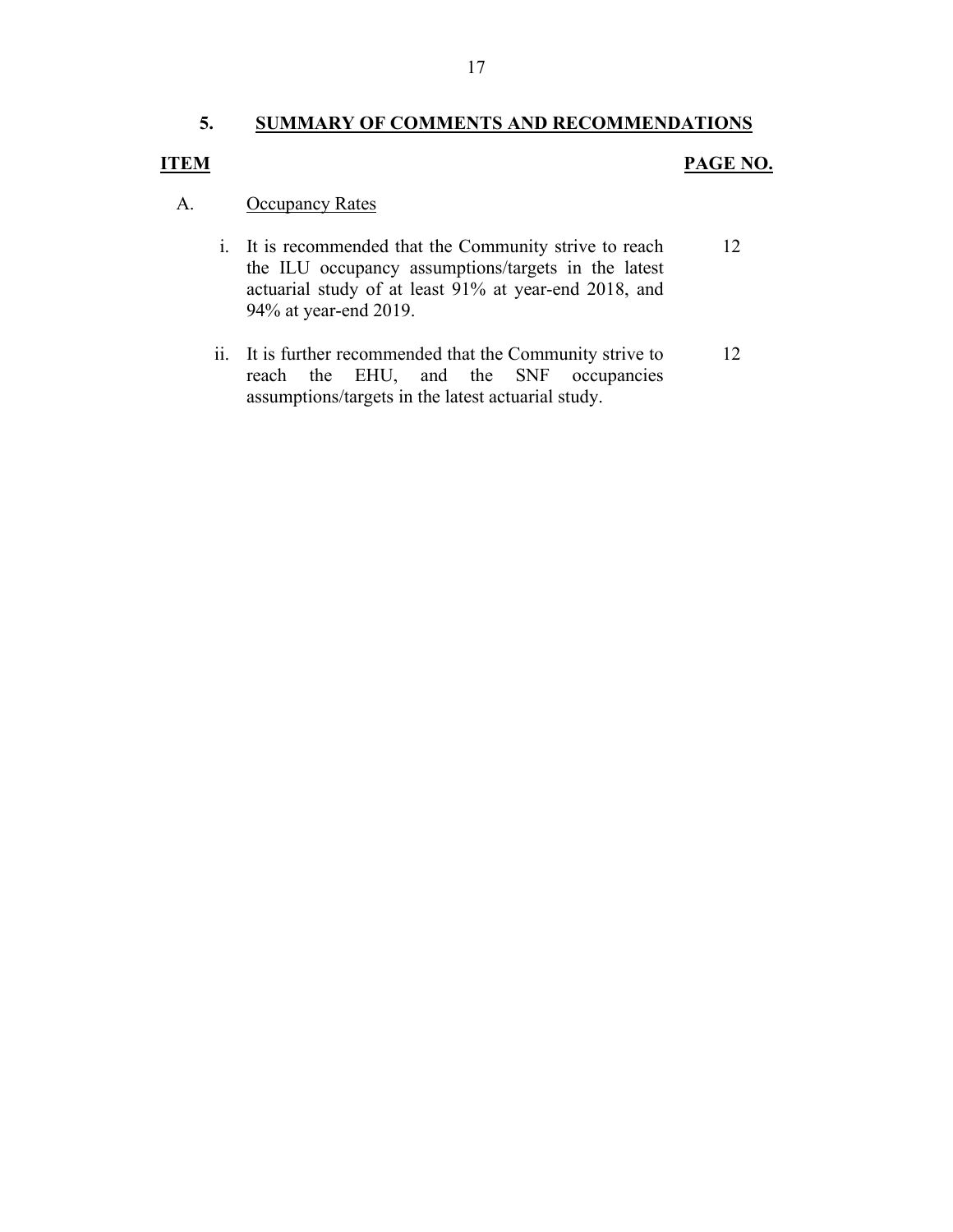Respectfully submitted,

Hussein Agouda, CFE Financial Services Examiner

 $\mathcal{L}_\text{max}$  , where  $\mathcal{L}_\text{max}$  and  $\mathcal{L}_\text{max}$ 

STATE OF NEW YORK ) ) SS.  $\mathcal{L}$ COUNTY OF NEW YORK )

HUSSEIN AGOUDA, being duly sworn, deposes and says that the foregoing report submitted by him is true to the best of his knowledge and belief.

Hussein Agouda

 $\overline{\phantom{a}}$